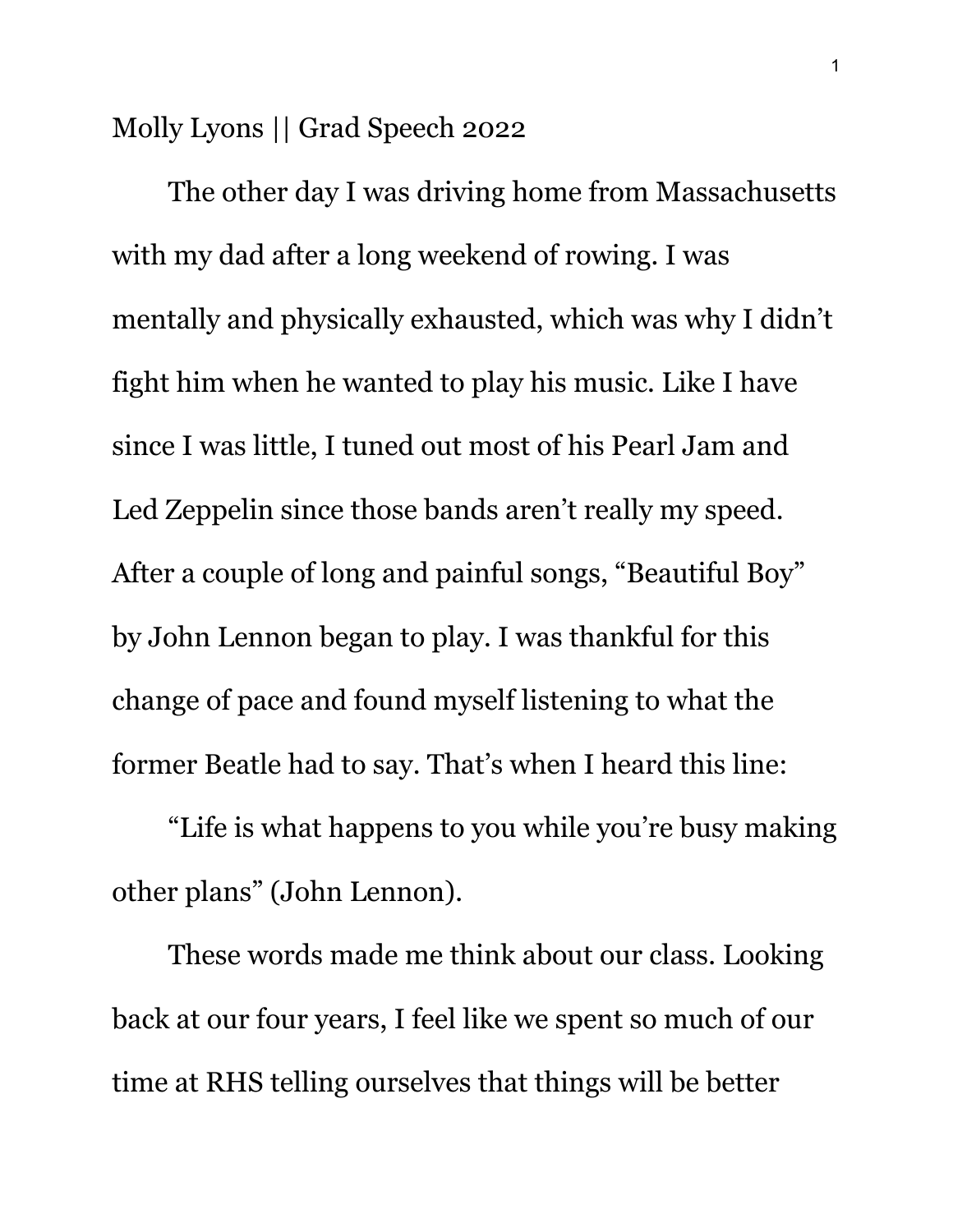once we get over some sort of hump. "Things will be better once we're not the youngest in the school; I can't wait until we don't have to deal with online classes anymore; I'm counting down the days until my college applications are done." Yes, many of these "humps" were less than favorable, but today, I want to talk about how beautifully transformative our class has been throughout these four years, and how those "humps" have allowed us to become one of the most resilient, kind, and impressive classes RHS has ever seen.

I remember how terrifying freshman year was for me: new school, new teachers, new classmates, new responsibilities. However, with all of these scary "news" came new opportunities. While some of us were so keyed into trying to navigate this intimidating new environment, others were taking full advantage of the opportunity to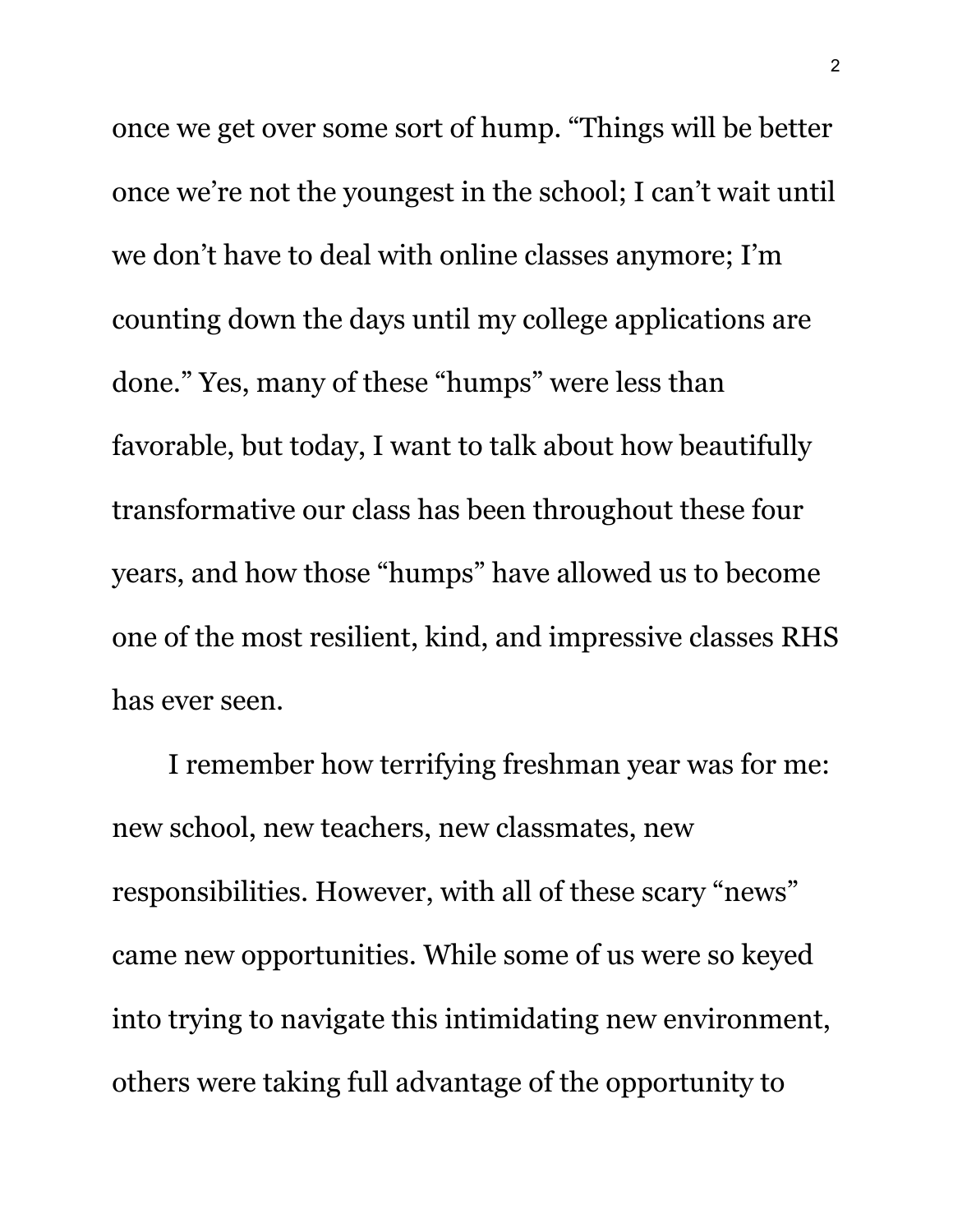create a foundation for greatness. By getting involved in clubs, sports, music, theater, or volunteering, many of you were able to take initiative and take your first step in your high school journey. These small steps allowed us to blossom into the strong students and leaders that sit here today. This room is filled with future CEOs, doctors, musicians, professional athletes, politicians, and people who will truly make a difference in the world. This transformation happened right under all of our noses, and I hope that you can sit here today and appreciate how much we have evolved as a class from freshman to senior year.

I feel like it would be remiss of me to not mention one of the most impactful humps we have had to deal with during our time here at RHS, which is COVID. No one expected it, no one wanted it, and most importantly, no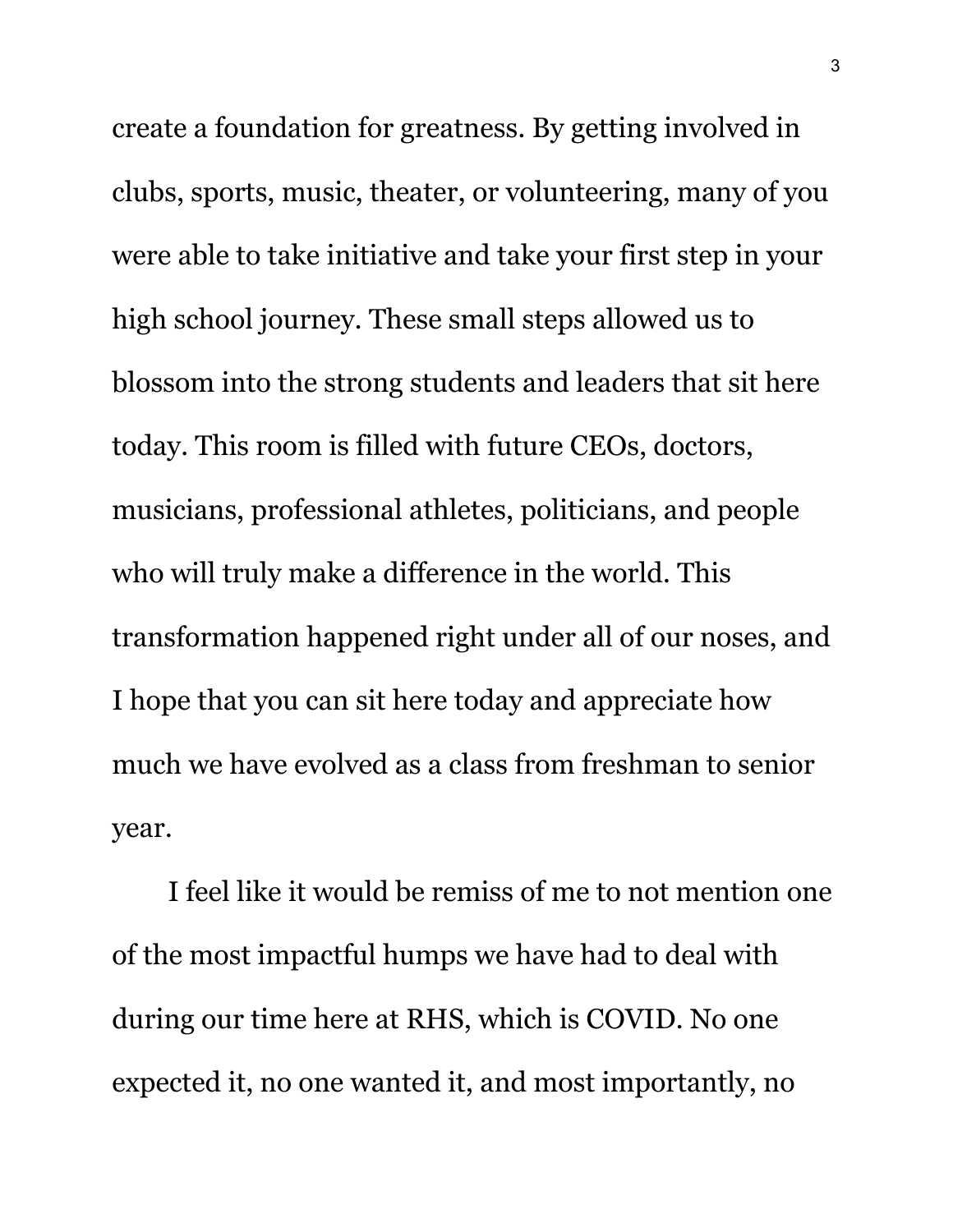one really knew how to navigate it. A lot of our time was spent planning what school would be like when it "returned to normal," not knowing if it ever would. All of this negative attention took away from one of the most beautiful things that happened to our class; we learned the importance of support and developing meaningful relationships. Things like daily walks, hour-long facetimes, and socially-distanced hangouts allowed us to help one another get through this confusing time and create bonds that will last a lifetime. Not only did the arduous nature of COVID connect our class for life, but it also emphasized how positive an impact others can have on your journey. As a class, we became more compassionate, caring, and supportive individuals because of this "hump," and we will continue to create future relationships with these valuable skills.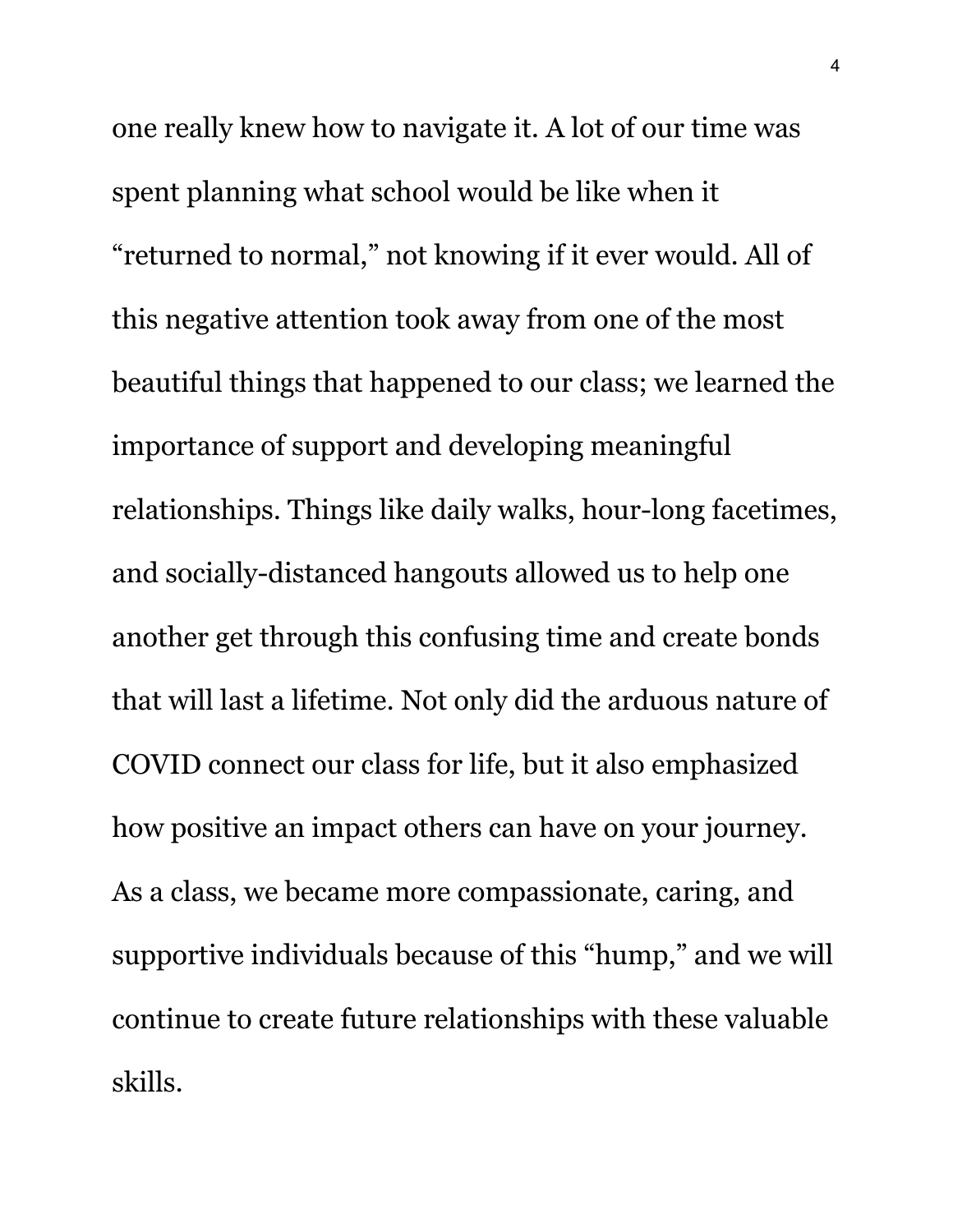Even after "returning to normal," life continued to change. Many of us had to deal with loss, rejection, and separation. Hell, we witnessed the start of a war and continue to watch the devastating effects. With all of these seemingly impossible humps, our class still managed to make a difference. We saw that the world could be a better place and did something about it. We raised support for muscular dystrophy, we gave blood to local hospitals, we sent money to Ukraine, we even pledged to make our community a No Place for Hate. All of this good came from something bad, and it came from all of you. Without darkness, there is no light, and our class proves that we can and will make this world a little brighter.

No journey is ever straight or smooth. There will always be turns, bumps, and times we wish we could skip. As I close up this speech, my advice to you is to embrace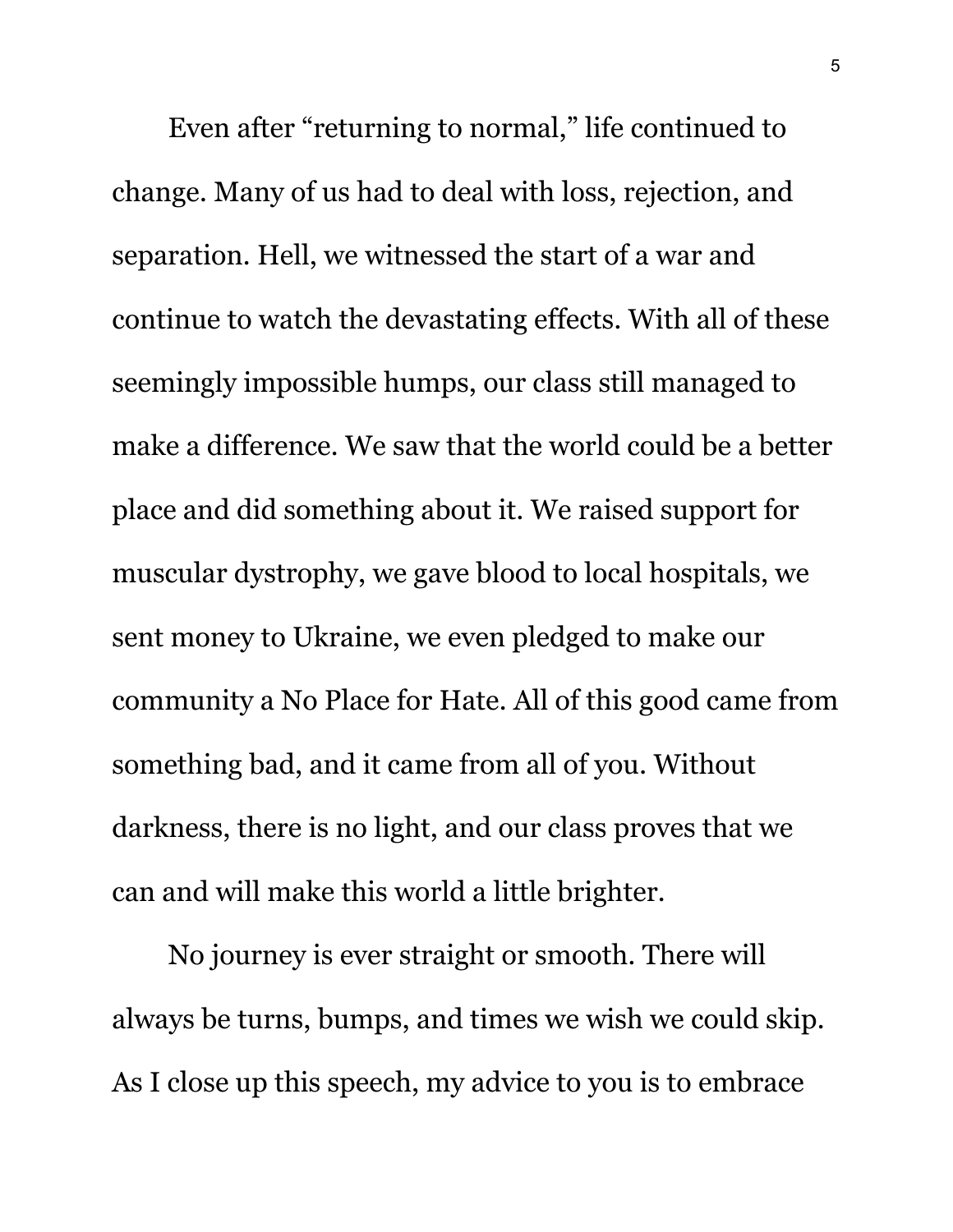those humps and learn to enjoy the now. We all have so much to look forward to, whether that be college or jobs, or summer trips, but I promise you will get more out of life if you take full advantage of what's right in front of you. So, enjoy today. Enjoy tonight. Tell the people who are here with you and here *for* you how much you love them. Soak in the fact that you've just graduated. Look around at the people sitting next to you. Whether you met these people in Kindergarten or high school, take the time to celebrate the meaningful relationships you have developed and let your friends know how much they mean to you. This is the last time we will all be together as one, so cherish this moment. Each and every one of you contributed something special to this class and are more than ready to take on life with the lessons we have learned